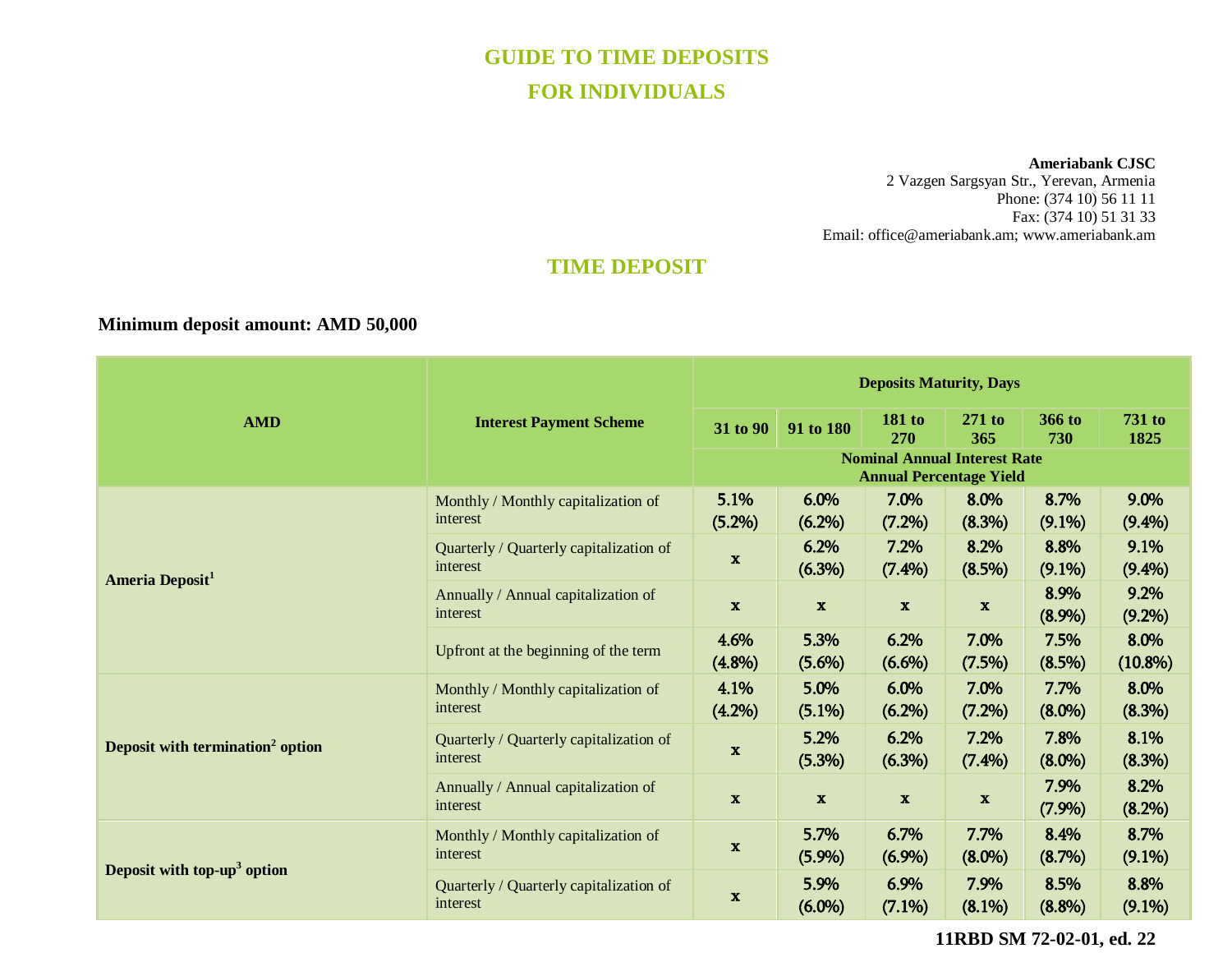|                                                                                                            | Annually / Annual capitalization of<br>interest     | $\mathbf{x}$              | $\mathbf{x}$              | $\mathbf{x}$              | $\mathbf x$               | 8.6%<br>$(8.6\%)$ | 8.9%<br>(8.9%)    |
|------------------------------------------------------------------------------------------------------------|-----------------------------------------------------|---------------------------|---------------------------|---------------------------|---------------------------|-------------------|-------------------|
| Deposit with partial withdrawal <sup>4</sup> option                                                        | Monthly / Monthly capitalization of<br>interest     | $\mathbf x$               | 5.7%<br>(5.9%)            | 6.7%<br>(6.9%)            | 7.7%<br>$(8.0\%)$         | 8.4%<br>(8.7%)    | 8.7%<br>$(9.1\%)$ |
|                                                                                                            | Quarterly / Quarterly capitalization of<br>interest | X                         | 5.9%<br>$(6.0\%)$         | 6.9%<br>(7.1%)            | 7.9%<br>(8.1%)            | 8.5%<br>(8.8%)    | 8.8%<br>$(9.1\%)$ |
|                                                                                                            | Annually / Annual capitalization of<br>interest     | $\mathbf{x}$              | $\mathbf{x}$              | $\mathbf{x}$              | $\mathbf x$               | 8.6%<br>(8.6%)    | 8.9%<br>(8.9%)    |
| Deposit with top- $up3$ and termination <sup>2</sup> options                                               | Monthly / Monthly capitalization of<br>interest     | $\mathbf{x}$              | 4.7%<br>(4.8%)            | 5.7%<br>(5.9%)            | 6.7%<br>(6.9%)            | 7.4%<br>(7.7%)    | 7.7%<br>$(8.0\%)$ |
|                                                                                                            | Quarterly / Quarterly capitalization of<br>interest | $\mathbf x$               | 4.9%<br>$(5.0\%)$         | 5.9%<br>$(6.0\%)$         | 6.9%<br>(7.1%)            | 7.5%<br>(7.7%)    | 7.8%<br>$(8.0\%)$ |
|                                                                                                            | Annually / Annual capitalization of<br>interest     | $\mathbf{x}$              | $\mathbf{x}$              | $\mathbf x$               | $\mathbf x$               | 7.6%<br>(7.6%)    | 7.9%<br>(7.9%)    |
| Deposit with partial withdrawal <sup>4</sup> and<br>termination <sup>2</sup> options                       | Monthly / Monthly capitalization of<br>interest     | X                         | 4.7%<br>(4.8%)            | 5.7%<br>(5.9%)            | 6.7%<br>(6.9%)            | 7.4%<br>(7.7%)    | 7.7%<br>$(8.0\%)$ |
|                                                                                                            | Quarterly / Quarterly capitalization of<br>interest | $\mathbf x$               | 4.9%<br>$(5.0\%)$         | 5.9%<br>$(6.0\%)$         | 6.9%<br>(7.1%)            | 7.5%<br>(7.7%)    | 7.8%<br>$(8.0\%)$ |
|                                                                                                            | Annually / Annual capitalization of<br>interest     | $\mathbf{x}$              | $\mathbf{x}$              | X                         | $\boldsymbol{\mathrm{x}}$ | 7.6%<br>(7.6%)    | 7.9%<br>(7.9%)    |
| Deposit with top-up <sup>3</sup> and partial withdrawal <sup>4</sup><br>options                            | Monthly / Monthly capitalization of<br>interest     | $\mathbf{x}$              | 5.4%<br>(5.5%)            | 6.4%<br>$(6.6\%)$         | 7.4%<br>(7.7%)            | 8.1%<br>$(8.4\%)$ | 8.4%<br>(8.7%)    |
|                                                                                                            | Quarterly / Quarterly capitalization of<br>interest | $\mathbf{x}$              | 5.6%<br>(5.7%)            | 6.6%<br>$(6.8\%)$         | 7.6%<br>(7.8%)            | 8.2%<br>(8.5%)    | 8.5%<br>(8.8%)    |
|                                                                                                            | Annually / Annual capitalization of<br>interest     | $\mathbf{x}$              | $\mathbf{x}$              | $\mathbf x$               | $\boldsymbol{\mathrm{X}}$ | 8.3%<br>(8.3%)    | 8.6%<br>(8.6%)    |
| Deposit with top-up <sup>3</sup> , partial withdrawal <sup>4</sup> and<br>termination <sup>2</sup> options | Monthly / Monthly capitalization of<br>interest     | $\mathbf{x}$              | 4.4%<br>(4.5%)            | 5.4%<br>(5.5%)            | 6.4%<br>$(6.6\%)$         | 7.1%<br>(7.3%)    | 7.4%<br>$(7.7\%)$ |
|                                                                                                            | Quarterly / Quarterly capitalization of<br>interest | X                         | 4.6%<br>(4.7%)            | 5.6%<br>(5.7%)            | 6.6%<br>$(6.8\%)$         | 7.2%<br>(7.4%)    | 7.5%<br>(7.7%)    |
|                                                                                                            | Annually / Annual capitalization of<br>interest     | $\mathbf x$               | $\mathbf x$               | $\boldsymbol{\mathrm{x}}$ | $\boldsymbol{\mathrm{x}}$ | 7.3%<br>(7.3%)    | 7.6%<br>(7.6%)    |
| Deposit with accumulation option <sup>5</sup>                                                              | Monthly / Monthly capitalization of<br>interest     | $\boldsymbol{\mathrm{x}}$ | $\mathbf x$               | $\mathbf x$               | $\mathbf x$               | 8.7%<br>$(9.1\%)$ | 9.0%<br>(9.4%)    |
|                                                                                                            | Monthly / Monthly capitalization of<br>interest     | $\boldsymbol{\mathrm{X}}$ | $\mathbf x$               | $\boldsymbol{\mathrm{x}}$ | $\mathbf x$               | 8.8%<br>$(9.1\%)$ | 9.1%<br>(9.4%)    |
|                                                                                                            | Annually / Annual capitalization of<br>interest     | $\mathbf{x}$              | $\boldsymbol{\mathrm{x}}$ | $\mathbf x$               | $\mathbf x$               | 8.9%              | 9.2%              |

**11RBD SM 72-02-01, ed. 22**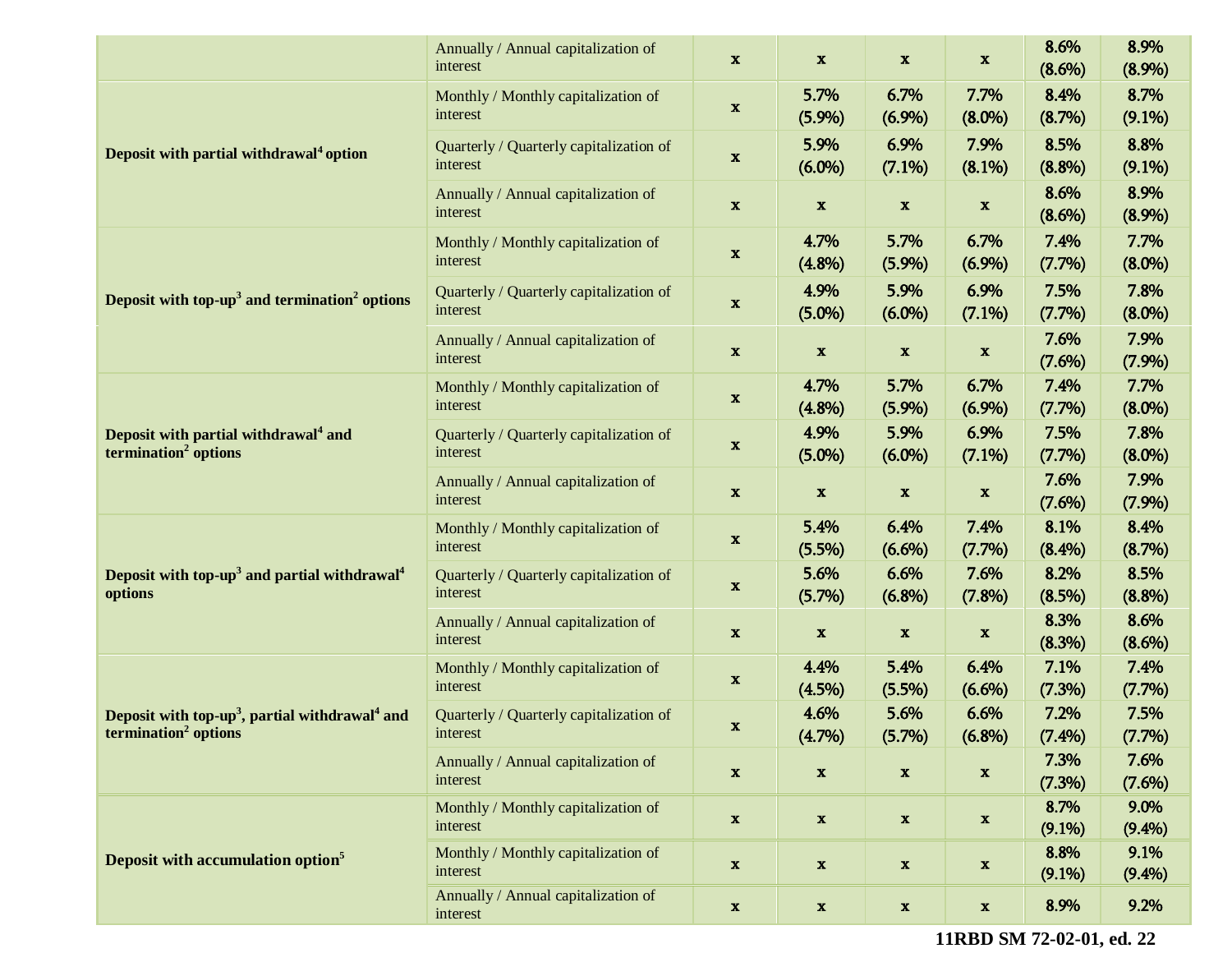#### **ATTENTION!**

THE AMOUNTS AVAILABLE ON YOUR ACCOUNT ARE SUBJECT TO NOMINAL INTEREST RATE. THE ANNUAL PERCENTAGE YIELD SHOWS THE INCOME YOU CAN EARN IF YOU MAKE THE MANDATORY DEPOSIT PAYMENTS AND RECEIVE THE ACCRUED INTEREST IN THE SELECTED FREQUENCY.

ANNUAL PERCENTAGE YIELD IS CALCULATED BY THE FOLLOWING FORMULA:

$$
A = \sum_{n=1}^{N} \frac{K_n}{\frac{D_n}{(1+i)^{\frac{D_n}{365}}}}
$$

**Where** 

**i is the narrowly defined effective rate (NDER)** 

**Kn** are n number of cash flows from the Bank's perspective

**N** are the cash flows related to the particular financial instrument

**A** initial amount attracted or provided

D<sub>n</sub> is the period of receiving the n<sup>th</sup> cash flows expressed in the days elapsed from the day of the first flow (the first flow is the day of attracting or issuing the amounts)

<sup>1</sup>**AMERIA DEPOSIT** is a standard deposit where the depositors (or third party) may not add to or withdraw amounts from the deposit account or convert the deposited amount into another currency.

<sup>2</sup>If the depositor terminates the deposit agreement before the due date, the Bank shall recalculate the accrued interest at the rate applicable to the deposit for the actual number of days elapsed as of the termination date.

If the deposit is requested back within a 30-day period after the start date, the interest is recalculated at an annual rate of 0.1%. This being the case, the option "payment of interest upfront at the beginning of the term" is not applicable.

<sup>3</sup>The client may top-up the deposited amount throughout the deposit term except the last 3 months. Maximum allowed increase is 30% of deposit principal. Funds may be deposited in the name of the depositor by third parties provided that such third parties specify the required details of the deposit account.

This being the case, the option "payment of interest upfront at the beginning of the term" is not applicable.

<sup>4</sup>The client may withdraw part of the deposited amount throughout the deposit term except the first 3 months. Maximum allowed withdrawal is 30% of deposit principal. The interest accrued to withdrawn amount shall not be recalculated.

<sup>5</sup>The client may increase the deposited amount maximum to AMD 10 M irrespective of the initial amount of the deposit at the moment of executing the agreement. Top-up, partial withdrawal and termination options do not apply to the deposit with accumulation option. Each client may have only one effective deposit with accumulation option.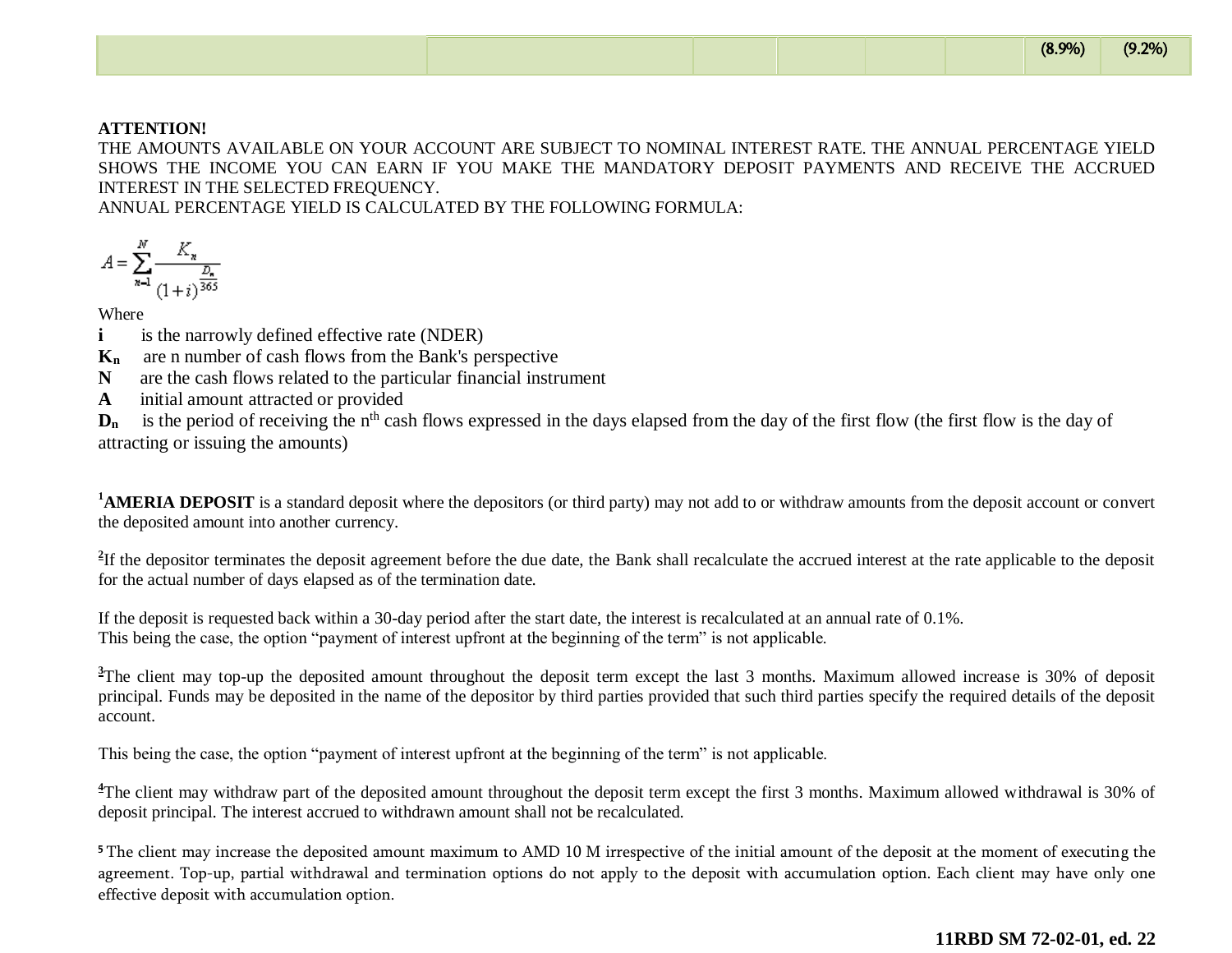When the deposited amount is reduced, the Bank provides an account statement to the depositor who should acknowledge its receipt by their signature. Such signed receipt shall be the proof of actual decrease of the deposited amount.

This being the case, the option "payment of interest upfront at the beginning of the term" is not applicable.

#### **Terms and conditions for deposits over AMD 2 billion or foreign currency equivalent shall be subject to the internal regulations of the Bank.**

## **Additional Benefits**

The Bank may, at its own discretion, provide to the depositor **a loan, card (debit or credit) with revolving or non-revolving line of credit** on the following terms**:** 

| <b>Currency</b>             | <b>Interest Rate</b>                          | Credit limit/Deposit principal (LTV) Ratio <sup>1</sup> |  |  |  |  |
|-----------------------------|-----------------------------------------------|---------------------------------------------------------|--|--|--|--|
| Same as deposit currency    | Deposit rate $+4\%$                           | Up to $90\%$                                            |  |  |  |  |
| Other than deposit currency | The rate specified in Retail Lending<br>Terms | 70%<br>∖ to                                             |  |  |  |  |

Any overdue liabilities on the credit card shall be charged to the deposit principal without prior notice.

## **Terms and Conditions**

 $\overline{a}$ 

- 1. The payment of deposit to the Bank is documented by a written instrument, i.e. bank deposit agreement.
- 2. For clients making a time deposit the Bank opens an account in AMD. If the deposit is in foreign currency, the Bank opens an account in the deposit currency as well. In the latter case no account opening fee is charged.
- 3. Account statements are subject to the following terms.

| $\vert$ Fee for provision of account statement                                                                                                        |                                                                |
|-------------------------------------------------------------------------------------------------------------------------------------------------------|----------------------------------------------------------------|
| Provision of account statements, copies of account statements or other<br>documents kept in electronic form, backdated up to 1 year                   | Free                                                           |
| Provision of account statements or copies of account statements<br>backdated more than 1 year or other documents kept in electronic form <sup>2</sup> | AMD 5,000<br>per annual statement per account,<br>VAT included |
| Provision of copies of documents kept in paper form or copies of<br>electronic documents backdated more than 1 year                                   | AMD 5,000<br>per document, VAT included                        |

4. The Bank calculates interest based on 365 days per year.

<sup>&</sup>lt;sup>1</sup> The deposit amount used for calculation of the ratio does not include the interest paid at the beginning of the term.

<sup>&</sup>lt;sup>2</sup> Account statements, their copies and other materials (including references, documents, their copies) backdated more than 3 years are provided on contractual terms.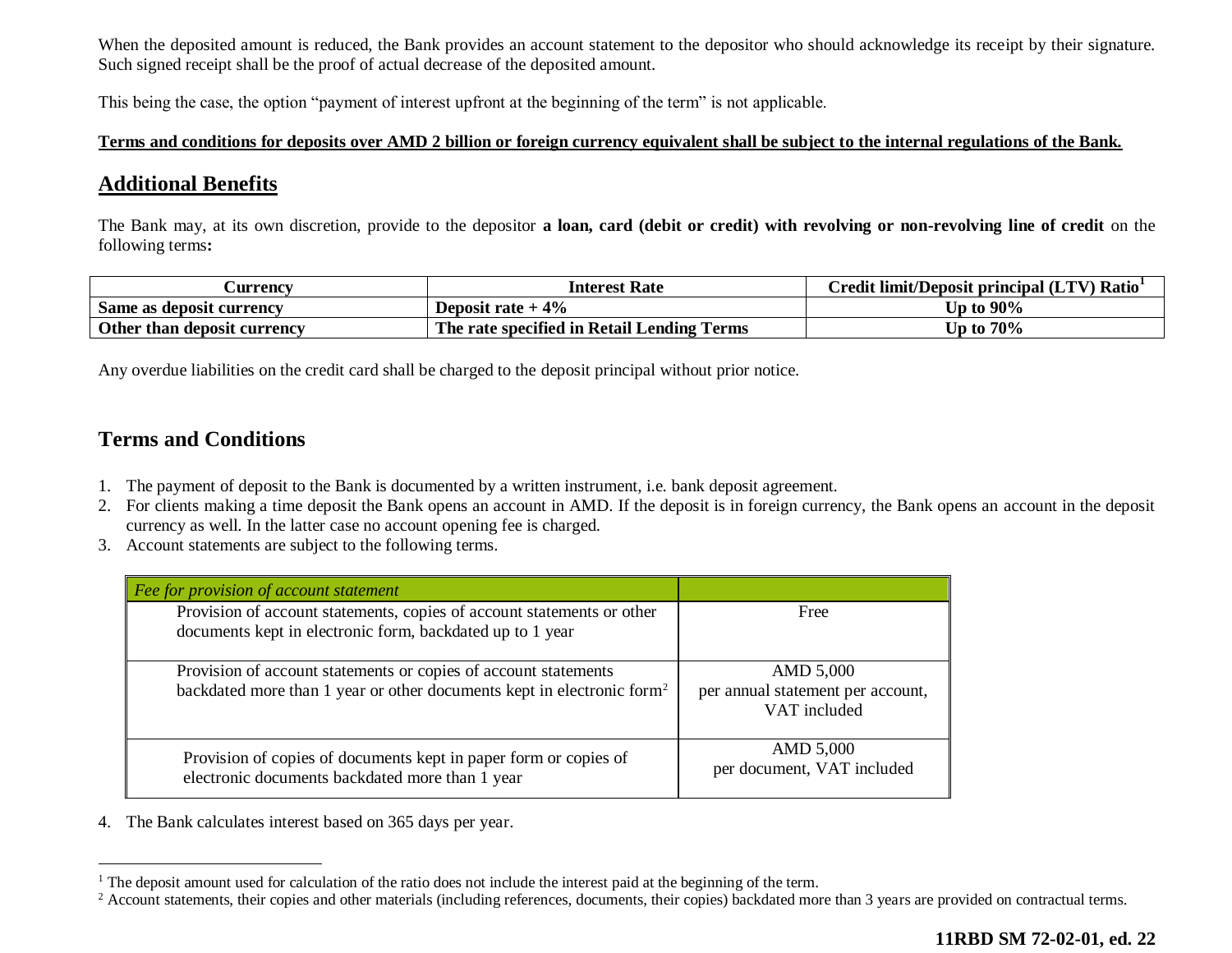- 5. The calculation of interest shall start from the day following the date of payment of the deposit to the Bank and end one day before the deposit repayment date.
- 6. Interest is taxable at 10% or 5% pursuant to the tax legislation of Republic of Armenia or Nagorno Karabakh Republic, respectively.
- 7. Interest may be paid by one of the following schemes as defined in the deposit agreement:
	- 7.1. **Monthly:** interest is credited to the depositor's bank account on monthly basis from the deposit start date. Before payment of interest the Bank withholds the income tax.
	- 7.2. **Monthly capitalization of interest**: net interest (after tax) is accrued to the deposit principal every month to the start date of the deposit or on the first banking day after that. Interest for each subsequent period is accrued to the sum of the previous month's interest and the principal. The maturity of deposits with compound interest rates should be at least 60 days.
	- 7.3. **Quarterly payment**: interest is credited to the depositor's bank account on quarterly basis on the last day of the quarter. Before payment of interest the Bank withholds the income tax.
	- 7.4. **Quarterly capitalization of interest**: net interest (after tax) is accrued to the deposit principal every quarter to the start date of the deposit or on the first banking day after that. Interest for each subsequent period is accrued to the sum of the previous quarters' interest and the principal.
	- 7.5. **Annual payment:** interest is credited to the depositor's account on annual basis on the last day of the year. Before payment of interest the Bank withholds the income tax.
	- 7.6. **Annual capitalization of interest**: net interest (after tax) is accrued to the deposit principal every year to the start date of the deposit or on the first banking day after that. Interest for each subsequent period is accrued to the sum of the previous years' interest and the principal.
	- 7.7. **Payment of interest upfront at the beginning of the term:** interest is accrued to the deposit principal upfront on the start day of the deposit. Before payment of interest the Bank withholds the income tax.
- 8. The Bank shall not, at its own initiative and discretion, decrease the interest rate defined by deposit agreement.
- 9. The deposit agreement may be extended in cases and in the manner provided for by the agreement and terms and conditions of deposits for individuals.
- 10. The Bank shall repay the deposit, whether fully or partially, forthwith upon request of the depositor. Subject to these terms, if the deposit is requested back before the due date, the Bank shall recalculate and repay the amount based on the depositor's withdrawal application. This being the case, the Bank shall pay interest at a 0.1% annual interest rate instead of the rate defined by the deposit agreement. If the interest chargeable back after recalculation has already been paid to the client, the difference between such interest and interest at 0.1% annual interest rate is charged to the deposit. This clause is applicable unless otherwise defined by the deposit terms and/or deposit agreement.
- 11. If the depositor does not request to return the deposit amount upon expiry of the agreement, then based on the option selected by the depositor in the agreement either (i) the agreement is prolonged in the manner defined therein and subject to the interest rates effective in the Bank at that time, or (ii) the deposit is transferred to the depositor's bank account to be serviced in accordance with the then applicable current bank account rates and fees.
- 12. In case of the depositor's decease, accrual of interest will continue until expiry of deposit agreement, after which the Bank transfers the deposit and accrued interest to the depositor's account. In this case, these amounts shall be transferred to the heirs of the depositor upon submission of properly perfected and executed documents on property rights, evidencing the fact of inheritance.
- 13. Repayment of deposits is guaranteed by the Deposit Guarantee Fund in accordance with the Law of the Republic of Armenia "On Guarantee of Remuneration of Bank Deposits of Physical Entities". The Law defines the following terms of deposit guarantee:
	- For deposits in AMD only, the guarantee coverage is AMD 10.0 million.
	- For deposits in foreign currency only, the guarantee coverage is AMD 5.0 million.
	- For deposits both in AMD and foreign currency where the AMD-denominated deposit exceeds AMD 5.0 million, the guarantee coverage is up to AMD 10.0 million for AMD-denominated amount only.
	- For deposits both in AMD and foreign currency where the AMD-denominated deposit amount is less than AMD 5.0 million, the guarantee coverage is 100% for AMD deposit + difference between AMD 5.0 million and reimbursed amount in AMD for foreign currency deposit.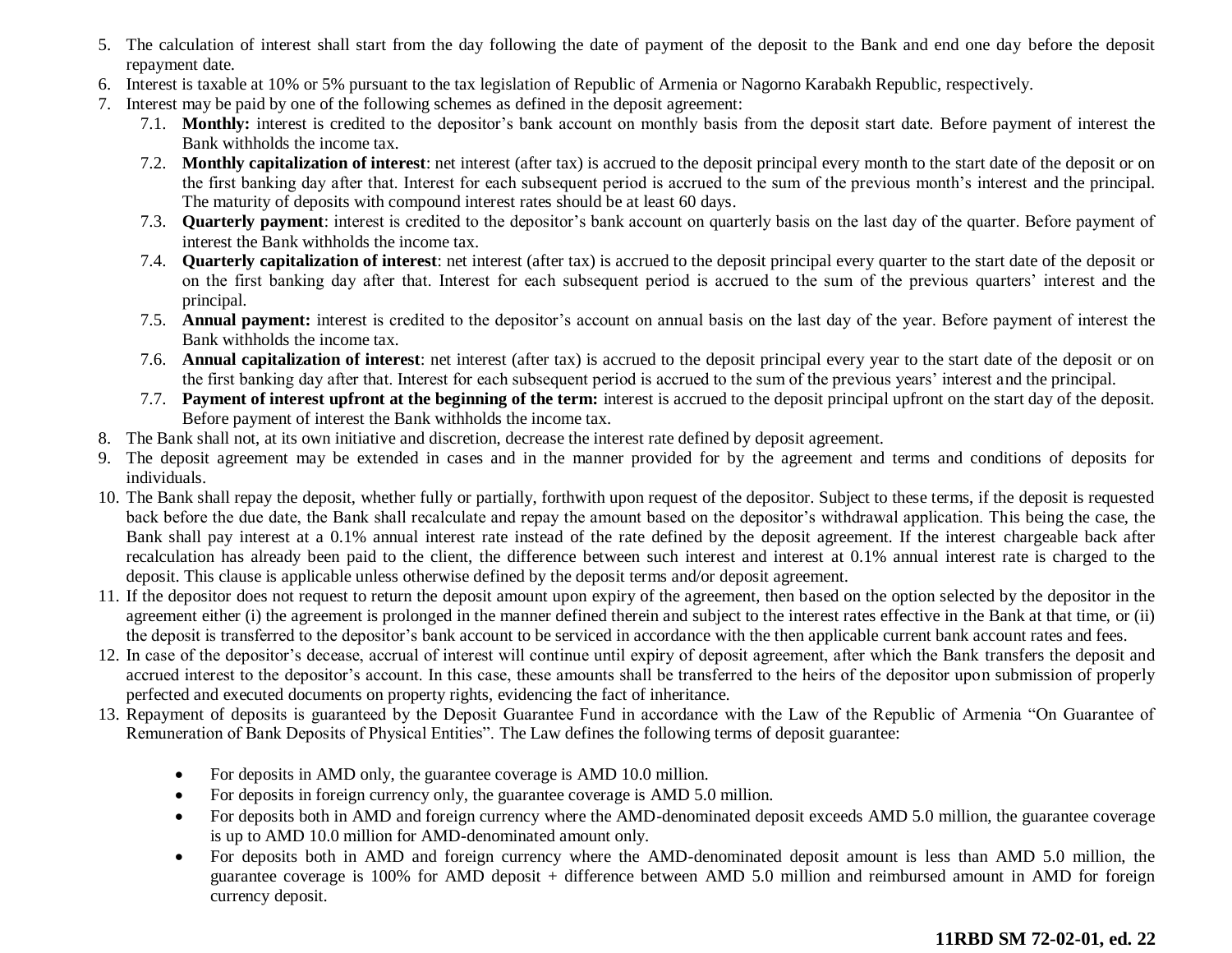14. Disagreements and disputes arising out of or in connection with deposit agreement shall be settled through negotiations between the parties. If the parties fail to reach agreement, the settlement shall be reached in the order defined under the legislation of the Republic of Armenia. Disagreements and disputes arising out of a property claim of which the value is within AMD 10,000,000 or foreign currency equivalent may be settled through the Financial System Mediator.

Ameriabank has waived its right to dispute the decisions of the Financial System Mediator subject to the following conditions:

- The Bank is entitled to terminate the waiver agreement at any time.
- The agreement is effective for one year.
- The Bank has waived its right to dispute the decisions of the Financial System Mediator only if the property claim does not exceed AMD 250,000 and the amount of transaction does not exceed AMD 500,000.

#### **Examples**

1. The depositor wishes to make an Ameria Deposit in Armenian drams for a term of 366 days with interest to be paid upfront at the beginning of the term.

Deposit amount: 100,000 AMD Deposit start date: June 1, 2018 Maturity: June 2, 2019 Annual simple interest rate: **7.5%** Interest payment date: June 1, 2018 (the deposit will be effective for 365 days, start date and repayment date are counted out) **Interest to be paid** = 100,000\***7.5%/**100/365\*365 = 7,500 AMD **Net interest to be paid (less 10% income tax)** = 7,500-7,500\*10/100 = 6,750 AMD 2. The depositor wishes to make an Ameria Deposit in US dollars for a term of 271 days with termination and top-up options. Preferred interest payment scheme is quarterly payment. Deposit amount: 10,000 USD Deposit start date: June 1, 2018 Maturity: February 27, 2019 Annual simple interest rate: **2.6%** First interest payment date: September 1, 2018 (the deposit has been effective for 91 days, start date is counted out) **Interest to be paid** = 10,000\***2.6%/**100/365\*91 = 64.82 USD **Net interest to be paid (less 10% income tax)** = 64.82-64.82\*10/100 = 58.33 USD Second interest payment date: December 1, 2018 (the deposit has been effective for 91 days) **Interest to be paid** =  $10,000*2.6\%/100/365*91 = 64.82$  USD **Net interest to be paid (less 10% income tax)** = 64.82-64.82\*10/100 = 58.33 USD Third interest payment date: February 27, 2019 (the deposit has been effective for 88 days, the last day of the term is counted out) **Interest to be paid** = 10,000\***2.6%**/100/365\*88 = 62.68 USD

- **Net interest to be paid (less 10% income tax)** = 62.68-62.68\*10/100 = 56.41 USD
- 3. The depositor has made an Ameria Deposit in US dollars for a term of 271 days with termination and top-up options. The interest payment scheme is quarterly payment. After 91 days the depositor decided to terminate the deposit:

Deposit amount: 10,000 USD Deposit start date: June 1, 2018 Termination date: August 31, 2018